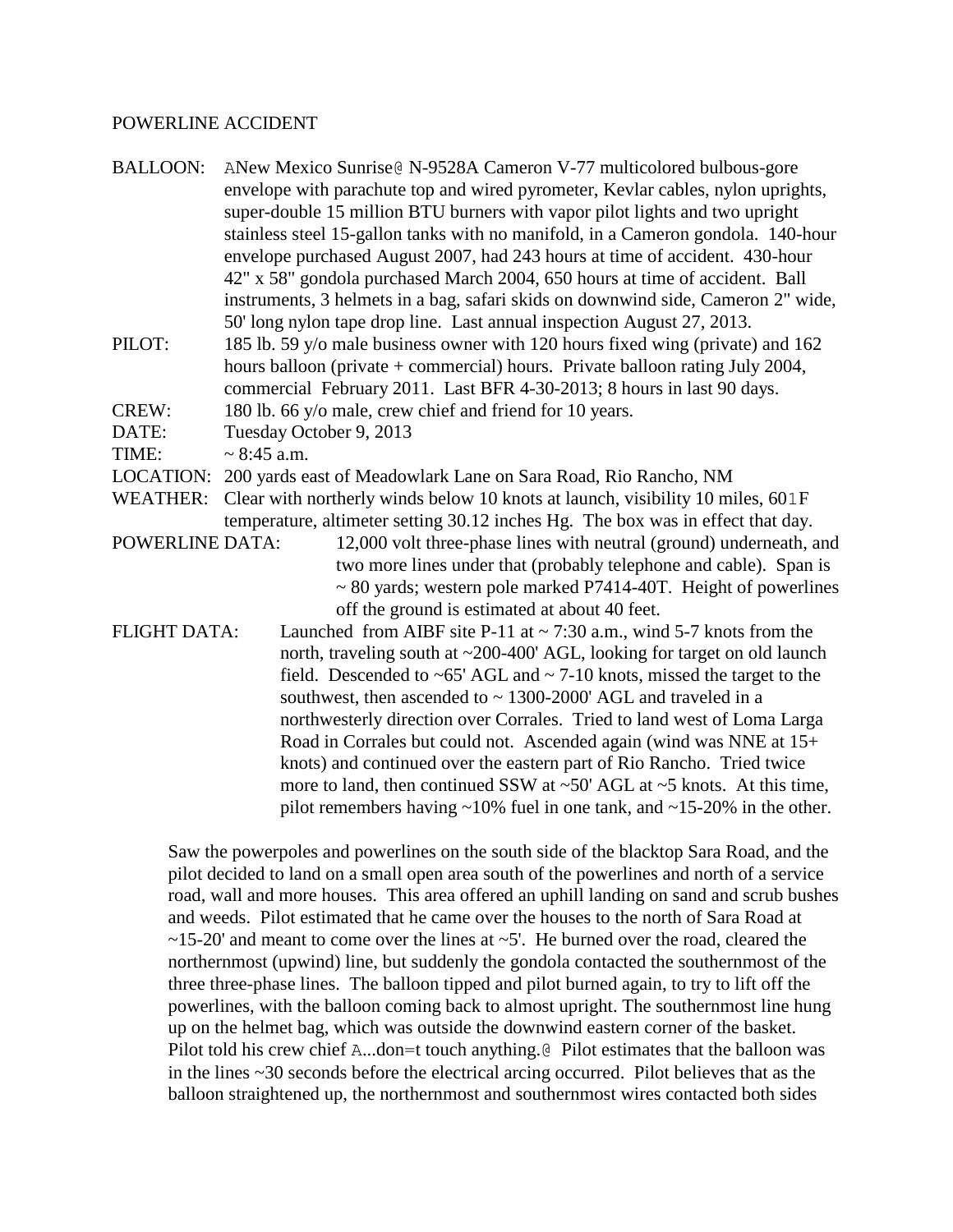(north and south) of the basket at the same time. Pilot thinks crew chief leaned over the basket to either see what was hanging them up, or to try to free the line. Then the arcing occurred, with a giant fireball ensuing, engulfing the gondola. The southernmost line freed itself from the helmet bag, the balloon rose a few feet, then settled to the ground 31' south of the southernmost powerline on an upslope.

About 15 seconds elapsed from the balloon going over the photographer's house to hitting the lines, 19-21 seconds from hitting the lines to electrical arc (about 21-23 seconds in the lines), and 13 more seconds from arc to hitting the ground. The balloon was standing essentially upright when people came to help. The gondola was burning (smoldering) in two places. Crew chief was lifted out of the basket with a severely burned arm and carried by bystanders down to the road.

The chase crew was about two blocks away when the accident occurred. A man in a house about 125' north of the powerlines took 97 photos of the accident, and a student in a school about 500 yards up the hill to the northwest took 8 photos. We have permission to see these photos.

ANALYSIS: This accident can be divided in to two parts: a) events just prior to going into the powerlines, and b) events while in the lines and somewhat after.

# PRIOR

- 1. This flight was uneventful until just a few seconds before hitting the powerlines. Low fuel may have played a role in the desire to get on the ground. At what capacity of fuel should one be back on the ground?
- 2. The selected area for landing was quite small, with upwind powerlines about 40' tall (which the pilot saw) and only another 126' to a service road, brick wall and house. And wind speed was estimated at  $\sim$  5 knots. Was the landing site poorly chosen?
- 3. Pilot indicates he had prepared to land three times before, but decided, for one reason or another, he could not make it. Did he have "get-down-itis?"
- 4. Clearing powerlines (or any obstruction) by 5 feet leaves very little space for misjudgement, micrometeorological events or unanticipated gremlins. How far above powerlines should one be while crossing them?
- 5. Many teach axioms like AWhen in doubt, rip it out,@ or AFly under the powerlines,@ or AAlways be ascending when crossing over powerlines,@ or ANever be descending while crossing over powerlines unless you have declared an emergency.@ Are there other axioms we can offer?

# DURING

- 1. Once in the lines, Adon=t touch anything is a good policy. But there is much metal inside the gondola, so how do we not touch anything?
- 2. Some powerlines have automatic closures (resets). But never trust that this one does not. Assume the wires are HOT until PNM tells you they are not.
- 3. Someone call 911 immediately. NOW!
- 4. Tell bystanders and crew to stay away from the balloon at all costs. Will they?
- 5. Many pilots believe that the top wire is a static or ground wire. Never assume that